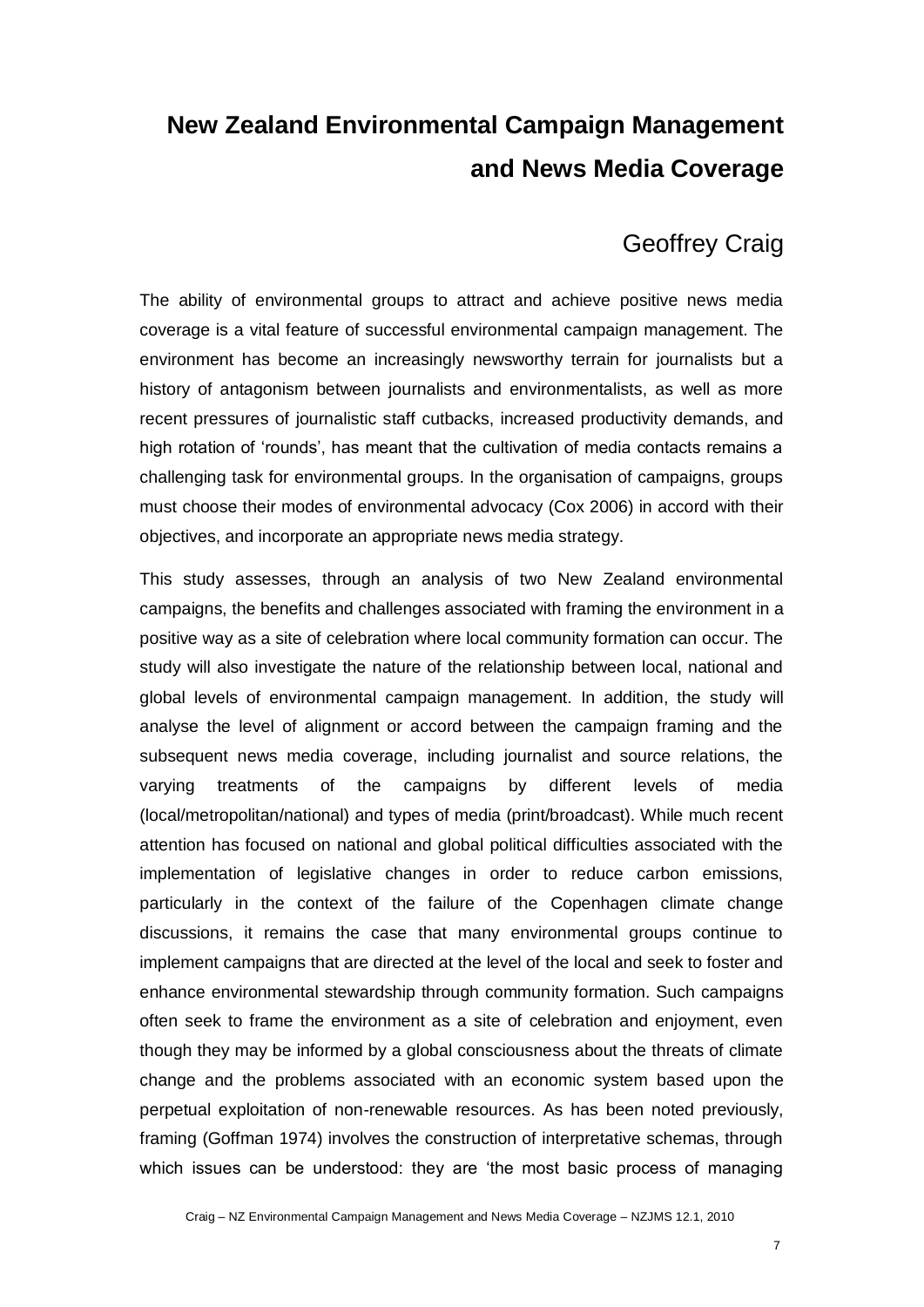meaning' (Deetz, Tracy & Simpson 2000). The framing of the environment in such a positive manner, unlike the conventional combative terrain of environmental protests and politics, attests to the importance of environmental groups in the initiation of cultural change as much as political change (Doyle 2008) and their role as 'agents of social learning' (Princen and Finger 1994: 65). The framing of such environmental campaigns in turn raises important issues about the subsequent journalistic reportage of the environment, given that it is less likely that campaign events will be defined by a fundamental conflict between different groups of sources, although the ‗good news' value associated with soft news stories can be an important factor in the selection of journalistic content, as Harcup and O'Neill have reminded us in their revisiting of Galtung and Ruge's seminal study of news values (2001: 279).

The two New Zealand environmental campaigns to be analysed here are the 350.org campaign [\(http://www.350.org/\)](http://www.350.org/) and the Wild Rivers campaign [\(http://www.wildrivers.org.nz/\)](http://www.wildrivers.org.nz/). The 350.org campaign was co-founded by renowned environmentalist Bill McKibben. The number 350 stands for 350 parts per million: the safe upper limit of carbon dioxide in the atmosphere needed to prevent deleterious global climate change. Over 4,500 events occurred across more than 170 countries on October 24, which was designated as the International Day of Climate Action by the 350.org movement, although actions occurred prior to that date and continue to take place. In Sydney, over 1000 people formed the number 350 at the Opera House. In London, thousands of people gathered under the London Eye. Protests also occurred at iconic global sites, such as the slopes of Mount Everest. The events focused global attention on the issue of climate change and highlighted the need for substantive action at the Copenhagen climate change summit.

Events promoting the 350.org message occurred on 24 October 2009 throughout cities and towns in New Zealand: a native tree giveaway took place in Wanganui, a human sculpture of 350 people in the shape of a kiwi was formed in Wellington, a floral 350 design was built in Timaru, and 350 sandcastles were built on Oreti beach in Southland. The main feature of the Dunedin 350.org group was the Spring Food Festival, supported by the Otago Farmers' Market, the Dunedin City Council and the Otago Polytechnic. Features of the Spring Food Festival included an award ceremony for local sustainability 'heroes', the hand-out of 3,000 seedlings, and free community workshops on subjects such as fruit preserving, home-brewing, and composting. Other events in the town included the ringing of church bells 350 times and cyclist and surfer events.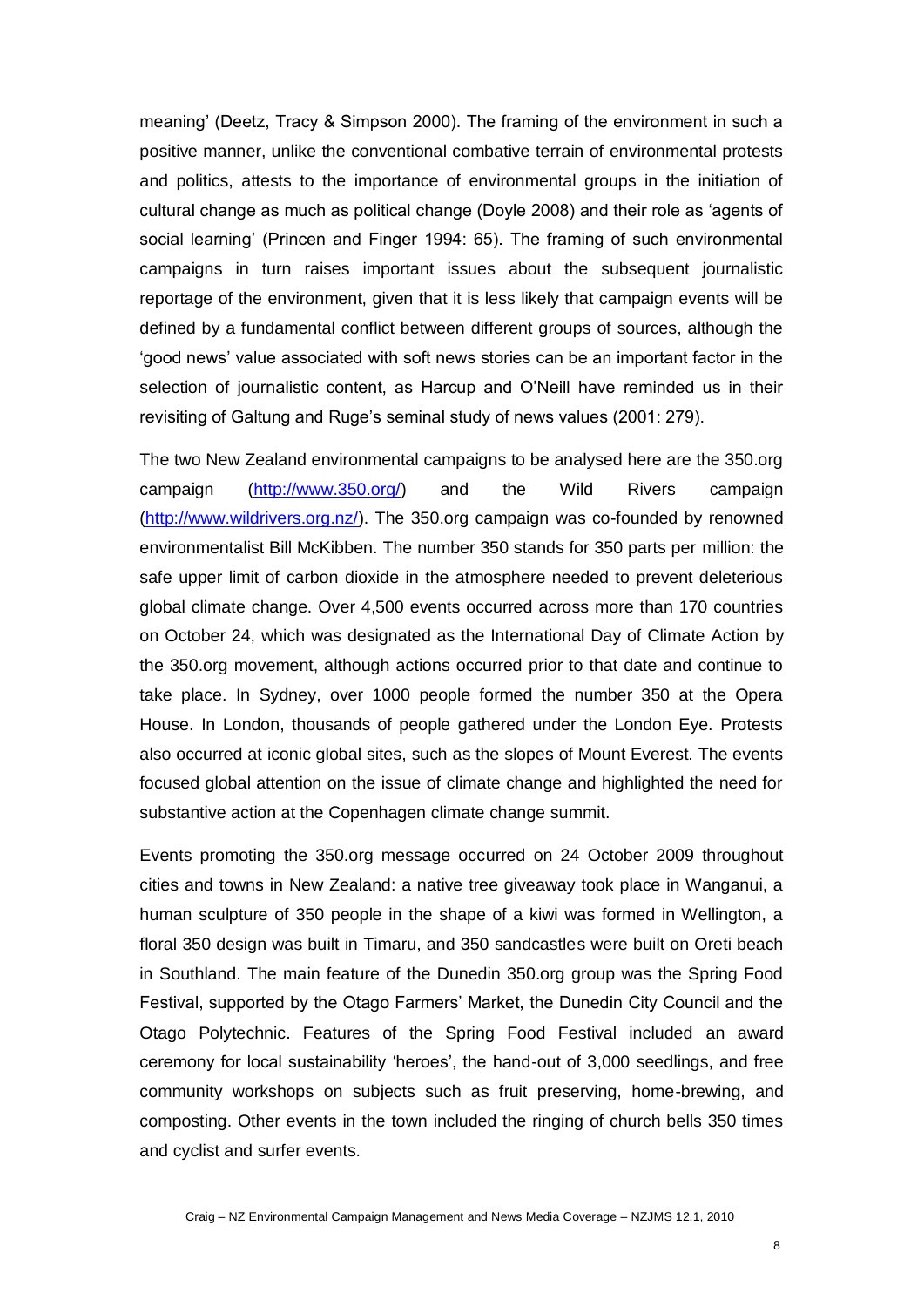The Wild Rivers campaign seeks to protect the remaining wild rivers of New Zealand under threat from irrigation, pollution and hydro-electricity generation. Rivers are defined as 'wild' if they are isolated or remote, run through mostly indigenous, unmodified landscape, have a natural riparian zone, are a healthy habitat for fish and other ecological life, and have a high water quality. Fifteen rivers were highlighted on the Wild Rivers website including the Mokihinui, the Motu, the Kaituna, and the Nevis. The Wild Rivers campaign was initiated by a coalition of groups including Forest & Bird, Fish & Game, Federated Mountain Clubs, Whitewater NZ, the Council of Outdoor Recreation Associations of NZ, the NZ Rafting Association, the New Zealand Federation of Freshwater Anglers, the Environment and Conservation Organisations of NZ and Mountain Bike NZ. The campaign was initiated earlier in 2009 but the analysis here focuses on the organisation and media coverage of a national day of events, titled 'A Day on a Wild River' held primarily on the 28th and 29th of November. Ten events, featuring kayaking and rafting, fishing, nature walks, and picnics, were held around the country. Green Party co-leader Russel Norman took part in a kayak slalom on the Hurunui River, and West Coast/Tasman National MP Chris Auchinvole was involved in rafting along the Matakitaki River in the Buller region.

The 350.org and the Wild Rivers campaigns were selected for analysis partly because of practical issues of timing, with each campaign occurring in the latter part of 2009. More substantively, the two campaigns had similar organisational structures: they had a national focus (although 350.org was also a global campaign) but the national co-ordination was relatively loose with local organisers retaining a high level of autonomy. The campaigns also had a similar strategic orientation, organising events that celebrated the environment and involved local communities in positive, ‗fun' actions that were presented as not overtly political. Both campaigns are also ongoing campaigns but the respective days of action provided the opportunity for more targeted analysis. As noted, the Wild Rivers campaign involved a coalition of established groups but the 350.org movement arose specifically in the lead-up to the Copenhagen climate change talks.

The analysis here is based upon interviews with campaign organisers and journalists who reported on the events, as well as questionnaire responses from local organisers of the Wild River events. The 350.org analysis focuses more on the specific actions of the Dunedin group although news media coverage of events around the country was also analysed. The Wild Rivers campaign interviews were limited to personnel from Forest & Bird—the country's largest independent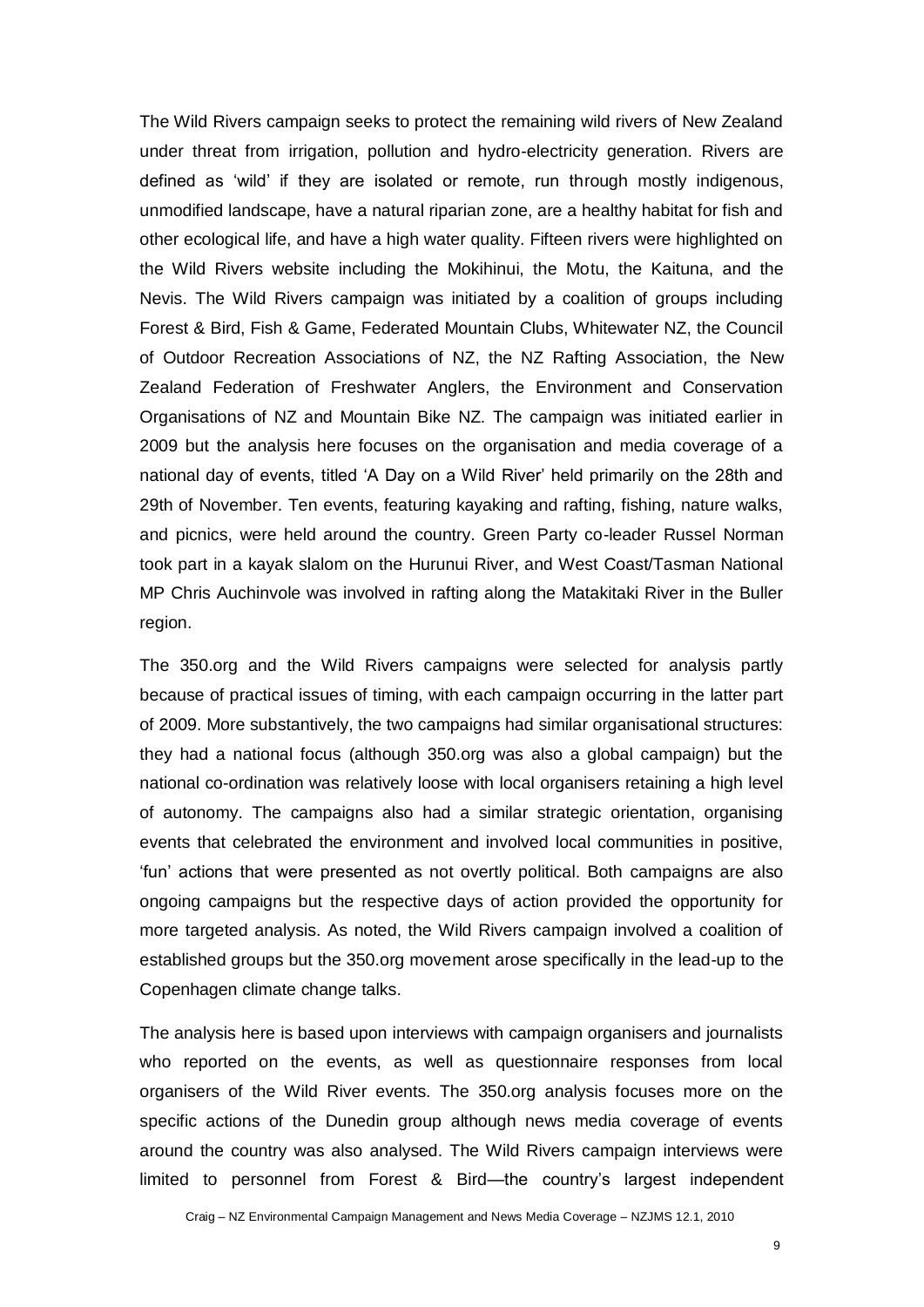conservation organisation and a leading group in the campaign. Interviews were conducted with campaign organisers both prior to and after the campaign events. This sequence of interviews enabled an assessment of how accurate the campaign organisers were in their judgements about the strengths and weaknesses, both of their campaigns and the media responses. The interviews were loose, broad-based conversations although certain key topics—such as media awareness, relationships with journalists, news values, organisational interaction—were addressed in each interview. In addition, national media monitoring of both campaigns was conducted, and a textual analysis was undertaken of the collected television, radio and print news stories.

#### **Campaign Management**

#### **350.org**

The 350.org campaign was run across global, national and local levels. The New Zealand office was staffed by five people, including a media publicist for the six weeks preceding October 24. The media publicist position was funded by the global organisation. In addition, a raft of volunteers helped in the campaign, including lawyers who established the organisation as a charitable trust. The national office coordinated activities in the South Pacific, in addition to events in New Zealand. While the relationships between the local, national and transnational levels of environmental campaigns can be complicated (Rootes 2007), national 350.org team member Marie Canny (2009) noted that the national office and the campaign were ‗quite autonomous' from the global organisers: ‗In general we've created our own little thing here.' In particular, an initiative that saw 350.org promoted in schools was exclusive to New Zealand.

While the campaign was a global phenomenon, attracting international media coverage as a global event with footage and reports of the diversity of events in global metropoloi and far-flung centres, it was also, at least in New Zealand, a campaign that was organised primarily at the local level. The national office primarily assisted and supported regional and local initiatives after an initial push to establish local organisers. As national team member Sophie Jerram (2009) noted: 'This is such a fluid organisation that every region has formed its own strategy… There wasn't any centralised control, we're essentially a hub.' Such a view was supported by Dunedin 350.org team member Susan Smirk (2009a) who noted: ‗We're pretty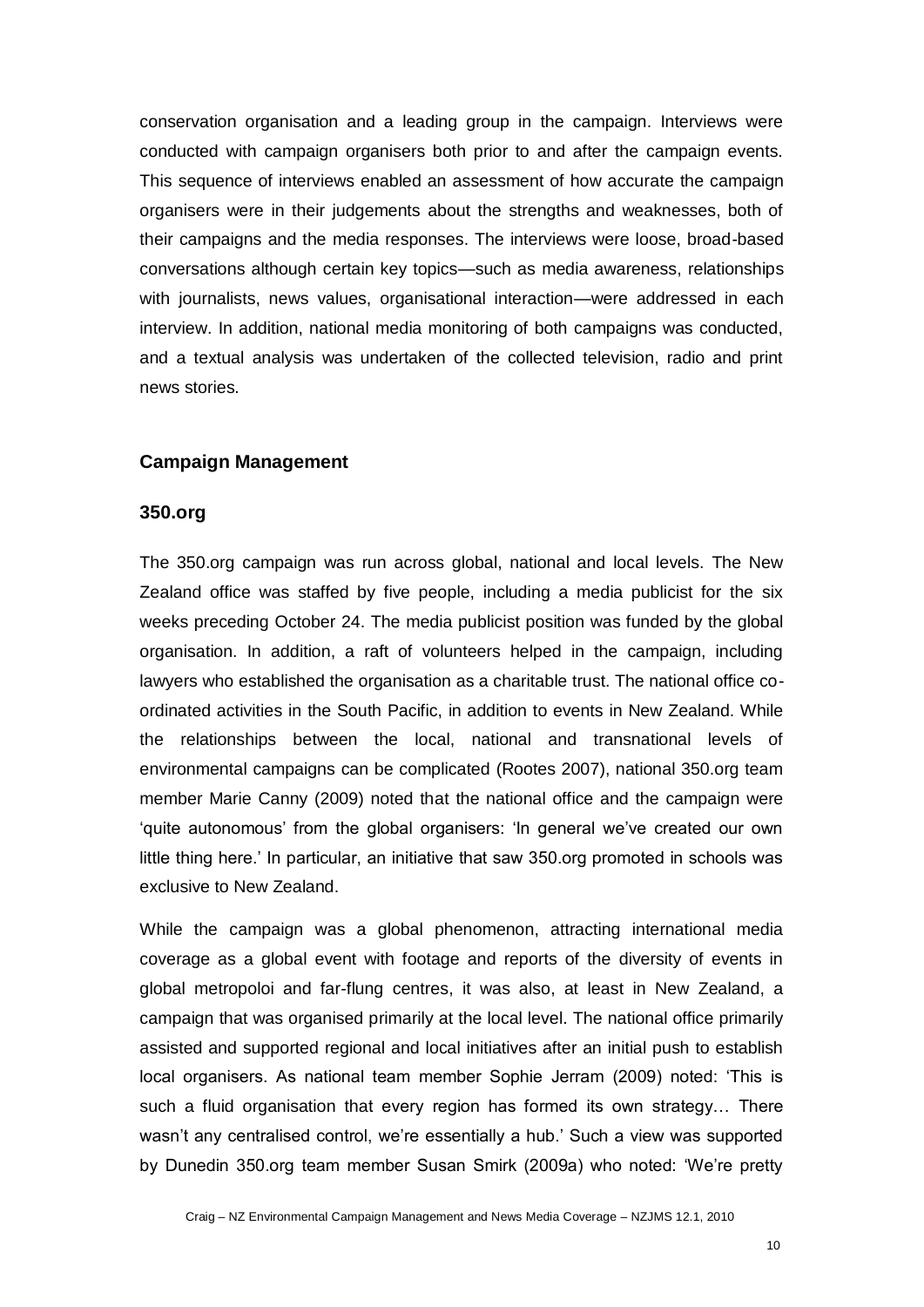much running off our own steam, we probably haven't had as much contact with the national organisational team as we could and should have.'

The management of the Dunedin 350.org campaign was substantially defined by the novelty of the group which was comprised largely of young, energetic activists who had responded to the global initiative of McKibben (who visited Dunedin and New Zealand in April to promote 350.org). While group members had prior environmental activist experience, the absence of a pre-existing organisational structure helped energise group members and attract news media interest, according to Smirk:

I think [the novelty of the campaign] does enhance the newsworthiness. We've popped out of nowhere, especially with environmental things I think the public and journalists get tired hearing from the same groups. (2009a)

While a team of about five contributed to the media strategy, it was community mobilisation, rather than news media coverage or government policy change, that was the primary goal of the Dunedin 350.org campaign, according to Smirk:

I think the priority is definitely the community education side, and we do try and pull that back to the 350.org message of using that to send a message to the government, but I do think in Dunedin we've deviated fairly far from that and it's very much community education, but I think more than that community participation. Everyone will be involved in more ways than just turning up. I think that getting the [media] coverage hasn't been the key part of it. It's the secondary side of things. (2009a)

While media coverage was not the primary goal of the campaign, the group's media strategy was nonetheless carefully implemented with consideration of journalistic story requirements, the framing of reportage, and the differing news agendas of individual media outlets. Most of the group who worked on the media strategy had prior personal media experience or prior dealings with journalists and this informed their approach to journalists:

Every time I write something it is in mind of how [the journalists] will receive it and how it'll pop up on their e-mail whether it'll catch their attention. I guess it is about making it as easy as possible, because a journalist's day is hectic and it has to hit them in the right timeframe as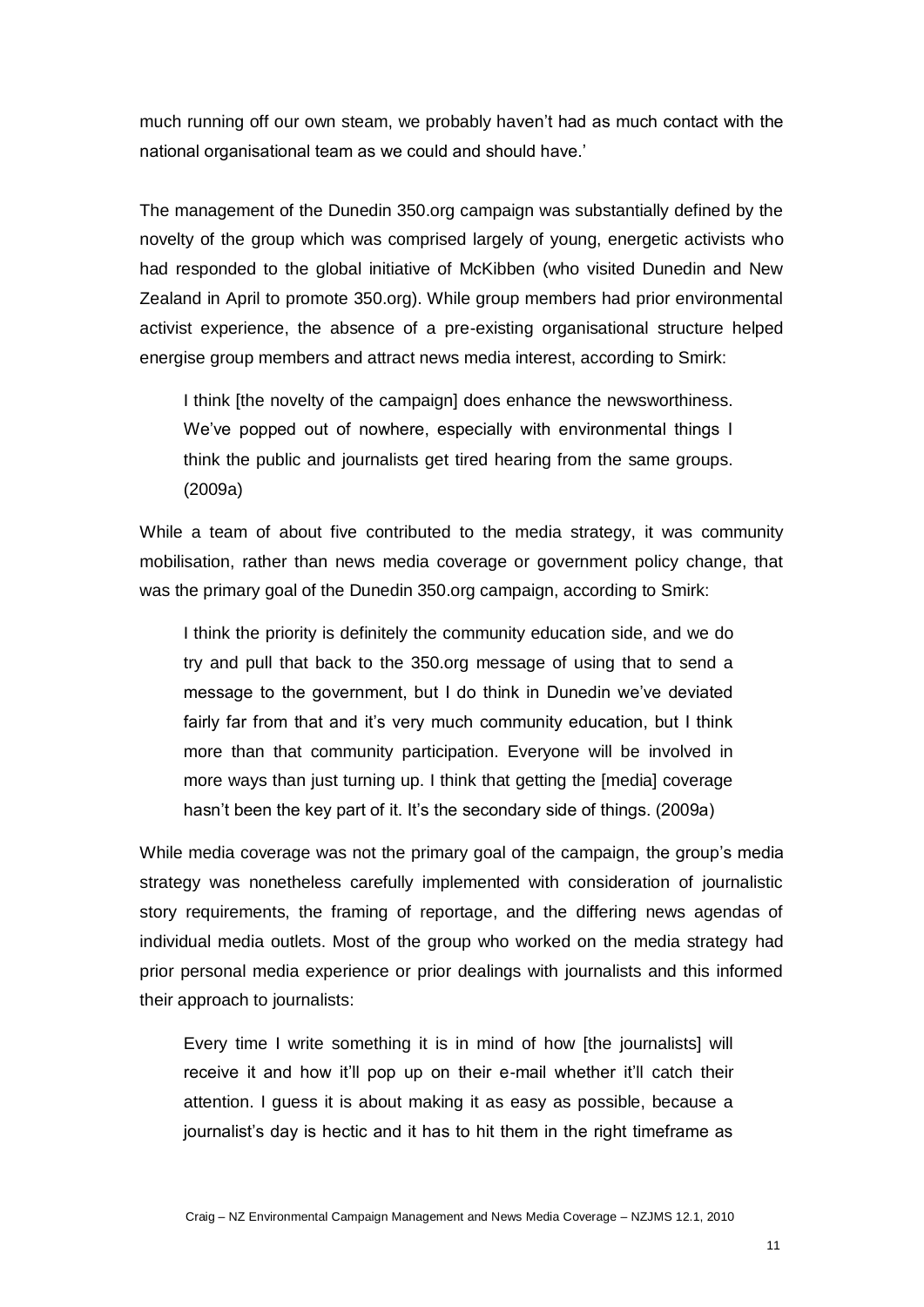well, if it's too far out from the event and if the contact details are not clear it just gets dropped. I'm definitely aware of it. (Smirk 2009a)

The group was also aware there was a need to balance the political nature of the campaign with the community focus and that the latter approach would be deemed more newsworthy by local news organisations:

We wanted to get the message out there in an accessible way and in a less hard line way particularly because we thought the media would be more interested in that. In terms of the coverage you get you tend to get one sentence in there which says: "350 is about the safe level of carbon in the atmosphere", but at least perhaps people will pursue that idea and are accepting rather than reading the headlines that's too political and you switch off. (Smirk 2009a)

More particularly, the group was also cognisant of the different readership profiles of newspapers and how the event could be best promoted across different types of media. The group sent different story lists to the regional metropolitan daily newspaper *Otago Daily Times* and to the local Dunedin newspaper, *The Star*. Similarly, the local radio station, MORE FM, was offered 30-second promotional slots for the Spring Food Festival and the local television station, Channel 9, was targeted just prior to the Spring Food Festival when good pictures of preparations could be provided.

Gaining coverage for the 350.org campaign was also made easier by the relatively small size of Dunedin, a factor that facilitates the establishment of contacts with journalists. Smirk (2009a) noted:

I know a few people, not very strongly, but I've come across them through other events and they've been on my list cause they'll recognise my name. Hopefully they won't trash it. People I've sent stuff to is largely based on people I know or who I know will be interested in covering this area. … It's the same journalists covering most things and I think it seems to me that they have quite a bit of autonomy and if you do shoulder tap them they will say, 'yeah I'll cover that'. They don't have to run everything through their boss.

Such observations seem to support earlier findings (Craig 2007) that the smaller size of communities can sometimes help facilitate the establishment of good relations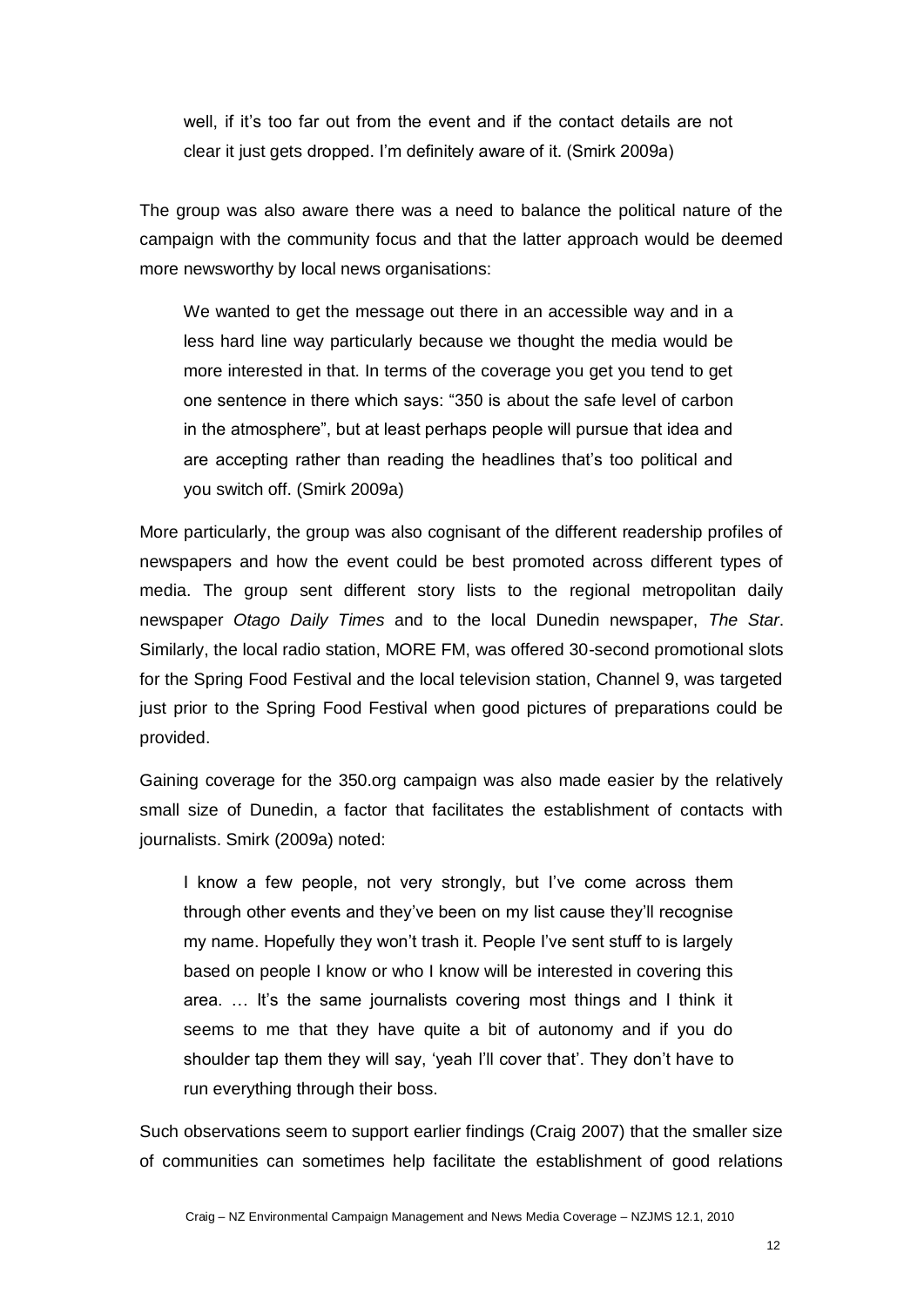between environmental groups and journalists, particularly when contrasted with larger metropolitan centres. It is also interesting to note that while it was commonly acknowledged across both the 350.org and the Wild Rivers campaigns that the high rotation of journalists made the establishment of long-term, trustworthy relationships difficult, it was still possible, within a shorter time-frame and based on more superficial contact, to use personal relations with journalists to help enable campaign coverage.

#### **Wild Rivers**

As noted, the Wild Rivers campaign involved a coalition of established environmental groups including Forest & Bird. As with the 350.org campaign, the Forest & Bird national office provided support and advice about media management but the events around the country were primarily organised by local volunteers. Forest & Bird Communications Officer Marina Skinner (2009a) said:

I sent out a media release template earlier this month and most of them have worked with that putting their own details in. I've given them suggestions about when they're contacted what to do, that sort of thing. … But really how people used my template and guidelines was up to them. Most of the people organising events are volunteers so really it's a matter of how much time they've got as to what to do.

While the communications staff at Forest & Bird are professionals, the media experience of volunteers across the organisation's 50 branches varies considerably, according to Skinner (2009a): 'Some of them are dynamos and have monthly columns in community newspapers, they really know their local journalists but some are just not as experienced'. The five questionnaire responses received from local Wild River event organisers suggested a comparatively good level of media experience with three groups claiming at least one individual with some kind of practical media experience while the other two groups drew on years of experience in promoting environmental causes as one respondent stated: ‗There is no previous media experience, although we are building on quite a few years of experience within our group'.

Both the national Forest & Bird office and the local event organisers claimed their campaign management was assisted by good media contacts and relationships with journalists although there was also an acknowledgment that good contacts did not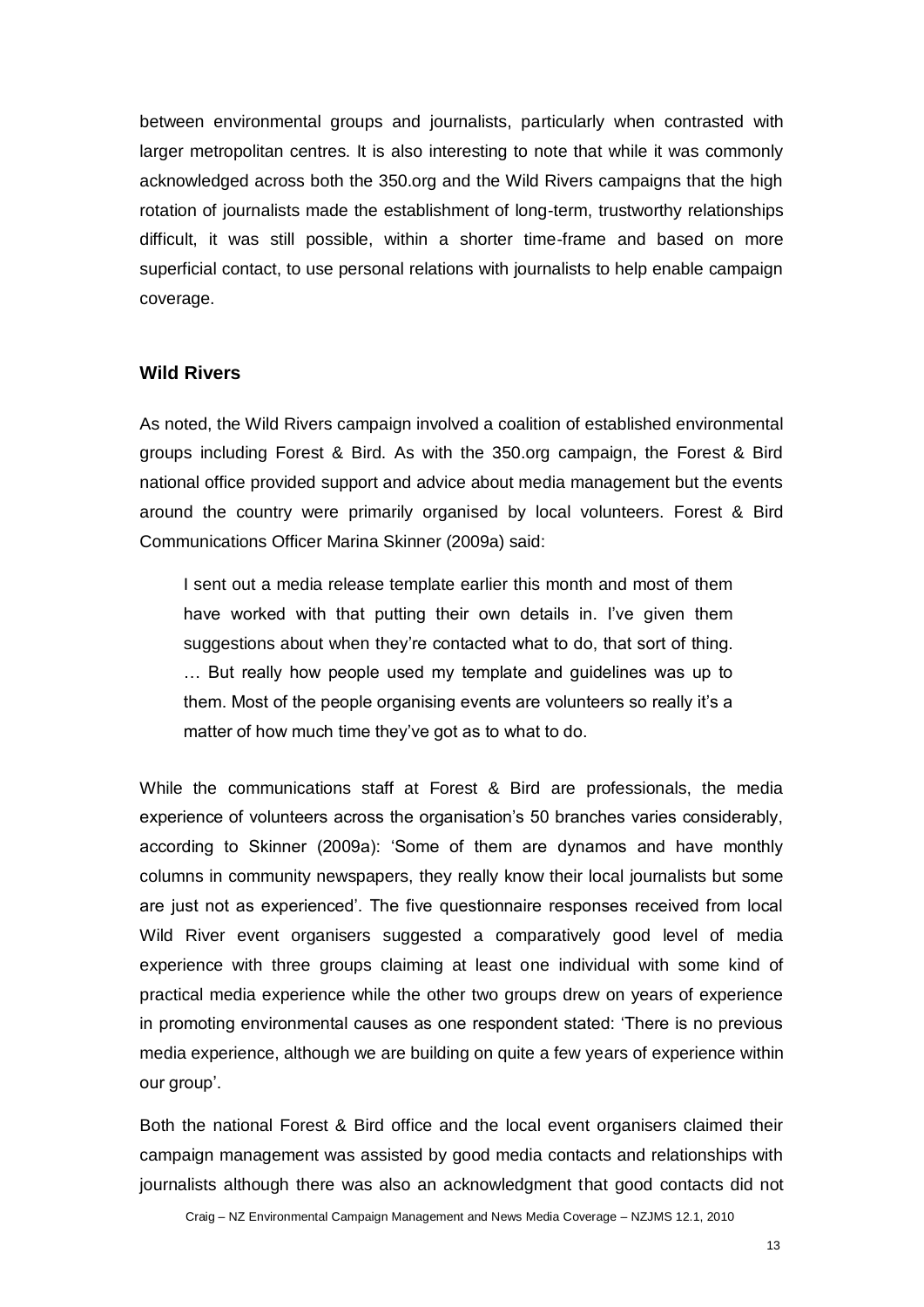necessarily translate into news media reportage. Marina Skinner (2009a) noted that she regularly kept in touch with environmental journalists but the high turnover of environmental reporters meant it was 'quite difficult to maintain relationships'. This was supported by one of the event organisers who said:

We generally have good relationships with the news media professionals and cultivate relationships directly or indirectly. However, there seems to be a high turnover in media professionals so it is more difficult to maintain ongoing relationships.

Respondents again noted that relationships with journalists were assisted by the smaller community size:

This is a small town, and we have found the paper very approachable and open to reporting on our activities. … I would say that in our small community nothing achieves getting people on board like a personal phone call.

The biggest difficulty in the Wild Rivers campaign management was the isolation of most of the events. The national campaign organisers invited journalists but did not arrange transport. The isolation of the events, coupled with the weather and other competing news stories, meant it was uncertain what level of news media coverage would be obtained:

Question: What problems does the isolation of the rivers create in getting journalists out there?

Answer: It does cause quite a few problems because most of the events were well away from cities with TV crews. I don't know exactly which events they are going to cover. I've suggested that the Hurunui is going to be a particularly fun event and its got Russel Norman who will be in a kayak. I've been highlighting that. The Hutt River event, which I'm involved with, is also relatively close to Wellington. I've suggested that that might be an easy one to cover. I've been in touch with the TV channels, national radio. They all have something scheduled but I don't know exactly where and which newsrooms will be involved. (Skinner 2009a)

While noting that all types of media were important, Skinner (2009a) acknowledged television coverage was a priority for the campaign: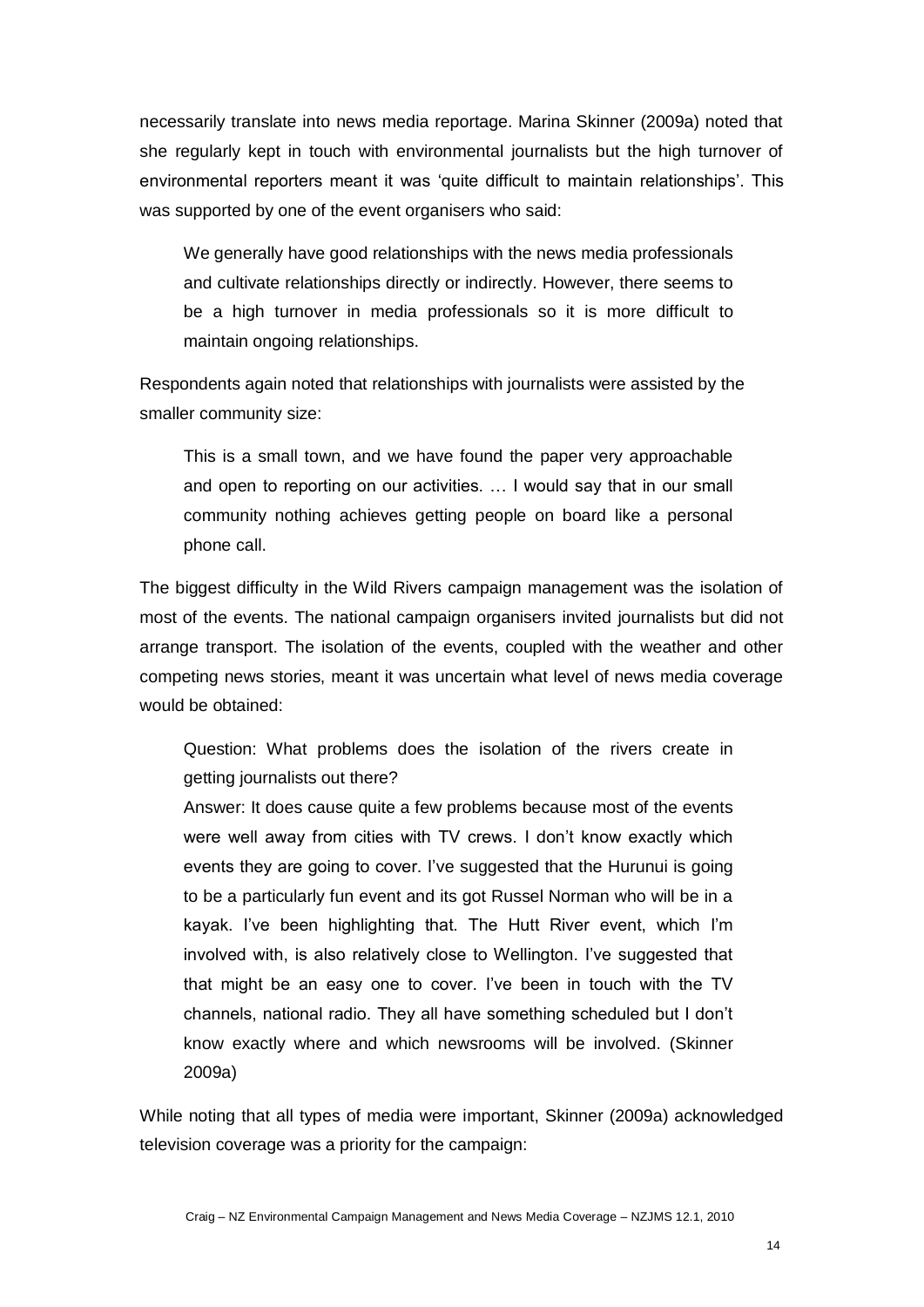Everyone wants TV first. Despite what people say about the importance of online I think everyone wants TV first. This is a visual event so it provides opportunities however the remoteness is a hindrance.

Alternatively, local event organisers said local community newspapers were their priority although they sent media releases to a wide range of media outlets, including community radio and local television stations.

As with the 350.org campaign, the Wild Rivers events were primarily framed as community-based, 'fun' events where engagement with the environment could be celebrated rather than more conventional political protest actions. As Skinner (2009a) noted:

It's not a conflict story, it's a fun story, part of the news value will be in having ten events happening this weekend … I think there is value in the fact that it is a nationwide event and that there are quite a few events. … We are not even particularly saying a great deal about conservation and protection… Of course, at the events we've got a lot of material we're going to be saying that 'the river may not always be here so look out for it'. We are really not focusing on conflict.

That said, Skinner (2009a) believed that the news media were still primarily attracted to environmental issues when conflict was evident:

I suspect that you don't get as much coverage with positive actions. I think that conflict and something outrageous is going to win out every time. However that's not the sole reason for organising an event. It's not purely about the media. There are a whole bunch of other things as well. It's about community, or a particular branch of volunteers.

Such comments highlight a couple of important points about media management in environmental campaigns. Firstly, media management is only one factor in a mix of reasons for the implementation of campaigns. While news media coverage in environmental campaigns is vitally important in the contexts of mediated public life (Craig 2004), environmental communication analysis needs to be cognisant that the organisation of campaign events is also influenced by other factors, such as community mobilisation and group support. Secondly, both campaigns analysed here, as well as previous findings (Craig 2007), suggest the extent to which media management of environmental campaigns is informed by the differing priorities of metropolitan and local community-based media. The former are primarily interested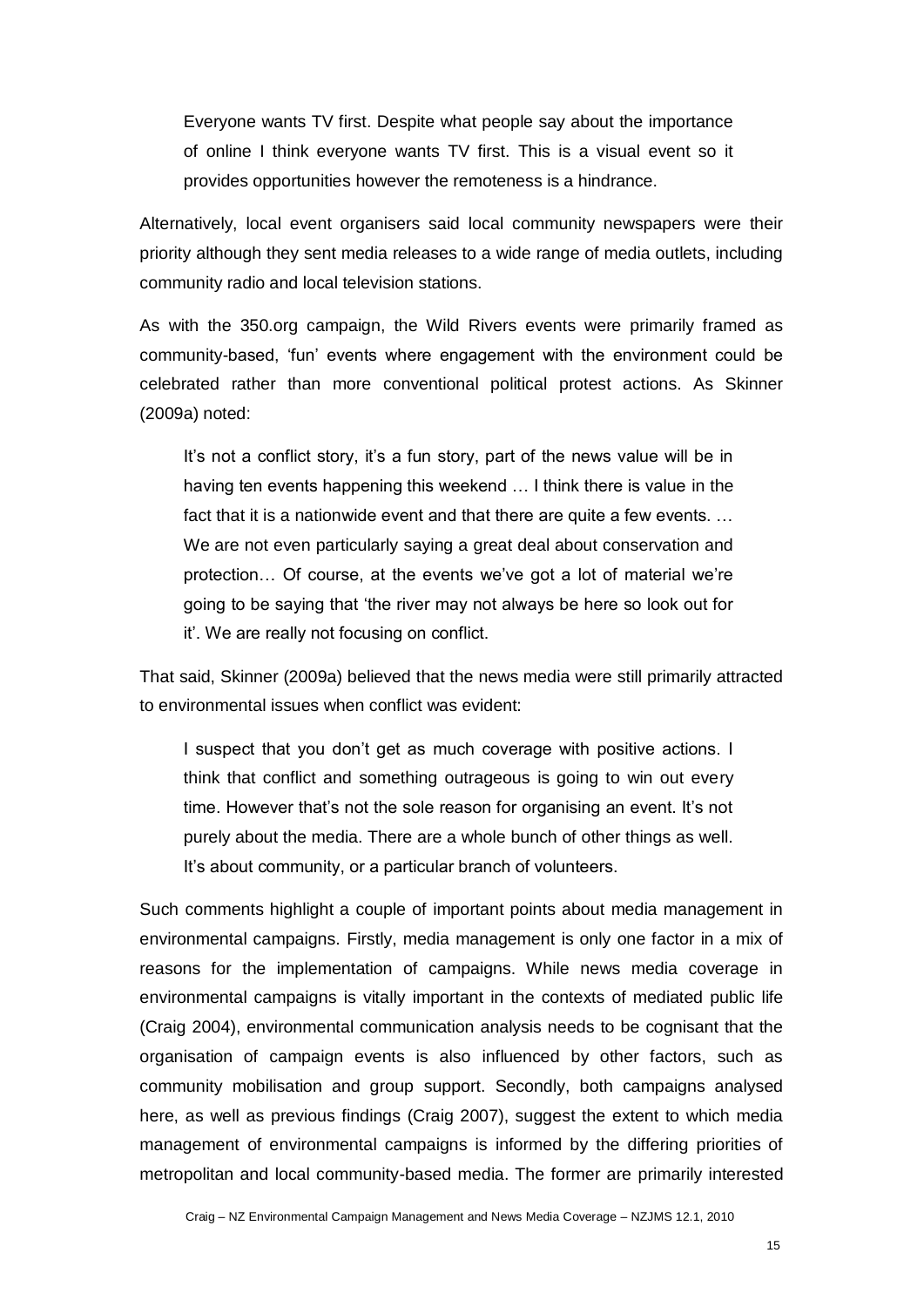in presenting the environment as a political issue and as a site of conflict, while local media are more willing to present the environment as a site where community formation occurs and a celebration of the distinctiveness of 'the local' can be represented. The environment, then, is often framed differently across media levels with the deployment of different sets of news values. This claim will now be explored in the following section, by analysing the news media coverage of the 350.org and Wild Rivers campaigns.

### **News Media Coverage**

#### **350.org**

The news media coverage of the 350.org International Day of Climate Action in New Zealand reflected the particular organisational structure of the campaign. The local organisational focus resulted in widespread coverage in local and regional newspapers while the coverage in the larger, metropolitan newspapers was comparatively limited. There was a high degree of uniformity in the kind of coverage the issue received in the local and regional newspapers, framing the issue as a ‗softer' news story, highlighting the local community celebration, and usually including some pictorial coverage of the events. Nonetheless, the environmental basis of the campaign, including an explanation of the significance of 350, as well as the broader global environmental and political contexts, were also usually noted and placed relatively high in the news stories.

The Whangarei *Northern Advocate* (23 October 2009: 4), for example, showed a picture of smiling children putting their feet up to the camera, with a headline of 'Best foot forward for climate', referring to the banner of footprints that had been constructed as a way of urging people to reduce their carbon footprints. The lead paragraph explicitly linked local actions with the global event:

It promises to be the biggest climate-action event in history, and Kerikeri's hoping to be one of the first places in the world to make its voice heard.

The second paragraph provided further detail about the global actions and the forthcoming climate change talks in Copenhagen. The third paragraph again linked the community celebration with the serious global environmental concerns: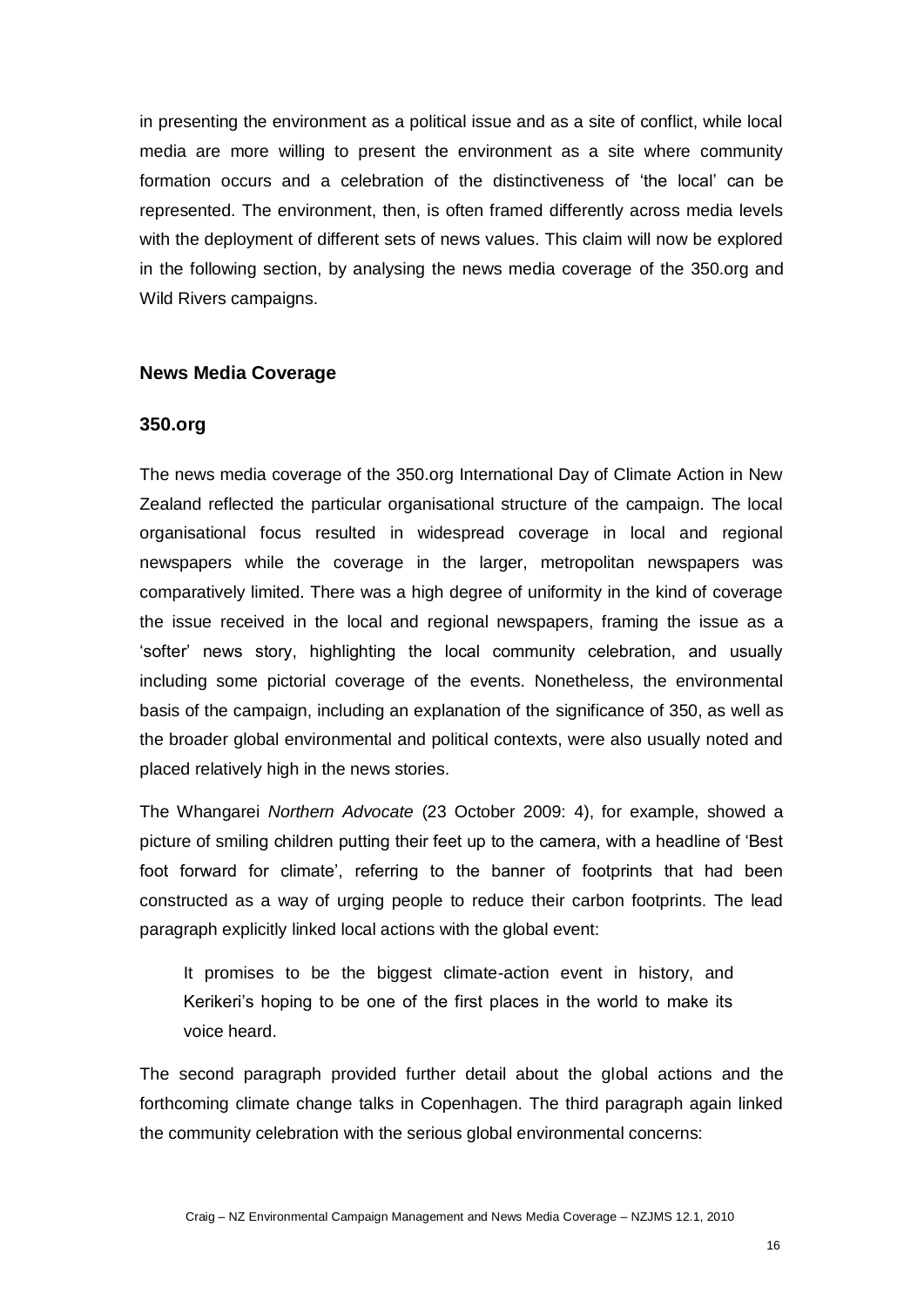Kerikeri event organiser Geert Dierick said tomorrow would be a fun, family day with a serious message—that world leaders need to aim for a CO2 level in the atmosphere of 350 parts per million, or risk runaway climate change. The current level is 389ppm and rising.

Such stories highlight the problematic distinction between 'hard' and 'soft' news (Tuchman 1972; Lehman-Wilzig and Seletzky 2010), and, while criticism might be made that the 'soft' news treatment of such stories risks reducing the most serious global environmental crisis to a generic community festival celebration, it can also be suggested that the campaign's desired aim to 'get the message out there in an accessible way' (Smirk 2009a) was successfully realised in such news stories.

Equally, the complexity of such texts can be elucidated with an analysis of the quotations of event organisers that reveal the variable ways the agency (or lack of agency) of community members is represented. Often, the 350.org event is presented as raising awareness in order to prompt future environmental action:

"We're trying to get everyone aware of global warming so we can get people to do something about it," student organiser Alex Gordon said. (*Wairarapa Times Age*, 22 October 2009: 3)

The proximity of the Copenhagen climate change talks to the 350.org events also structured a communicative process whereby community members were represented as 'concerned' and wishing to communicate their desire for their governmental representatives to act at Copenhagen:

We're wanting to raise awareness, especially among community leaders, of the extent to which ordinary people are concerned about what's happening to our climate ... to encourage them to take firm action in Copenhagen in December. (*Weekend Press*, 24 October 2009: 7)

These [events] are sending a message to the Government to make them aware that we want a strong stand at the world summit meeting this December in Copenhagen [Denmark]. (*Malborough Express*, 27 October 2009: 3)

As the following quotations suggest, when community members were explicitly represented as taking action, such action was variously portrayed: sometimes as material actions (giving away trees, growing and buying food), sometimes with a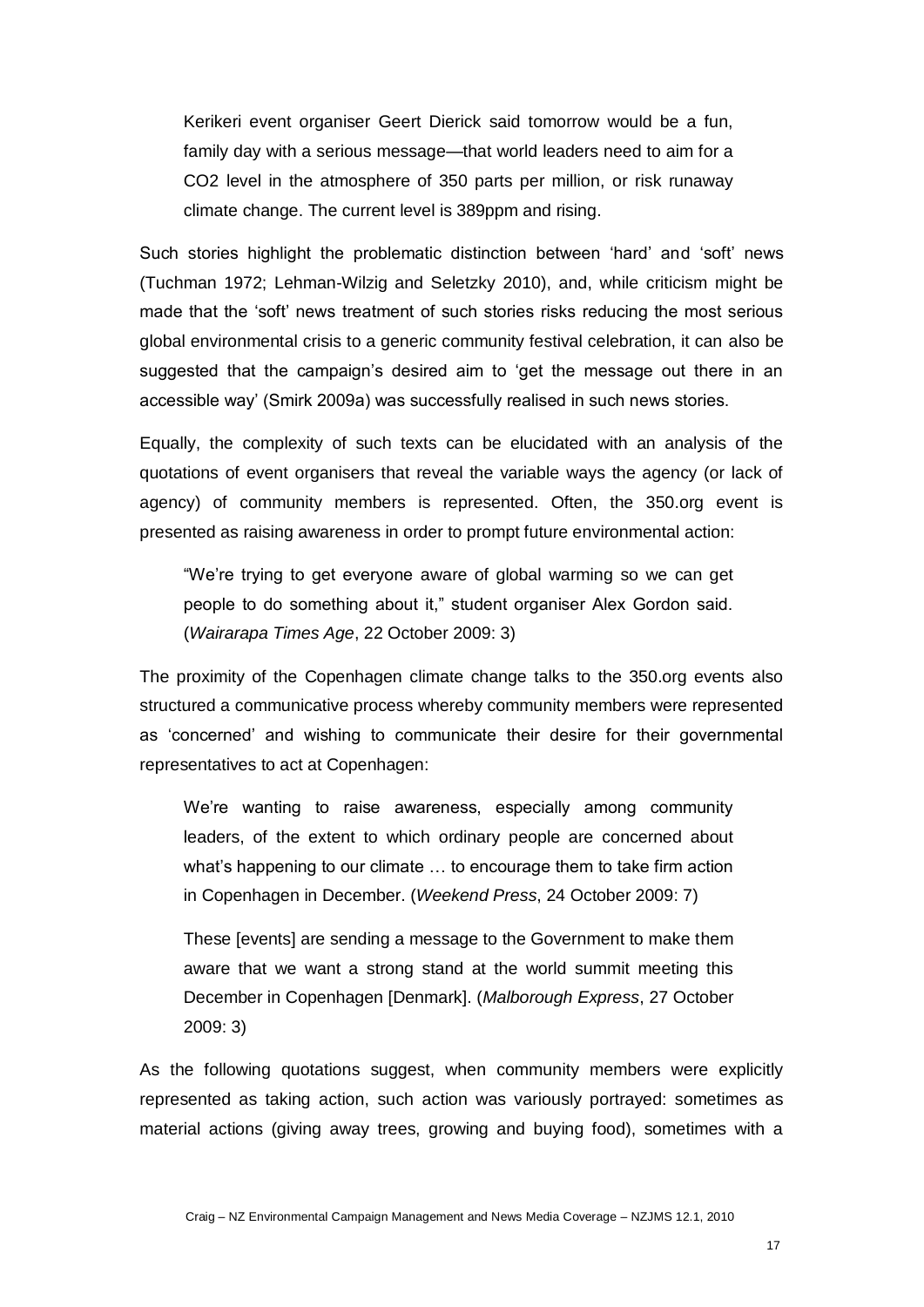subsequent symbolic dimension (remembering why trees were planted), and sometimes as inadvertent actions ('Without people even realising it'):

Mr McDonald said giving away trees was an appropriate action for a climate change event, as trees absorb carbon dioxide. "But we'd also like people to take the trees home, plant them in their gardens, and remember what it stands for.‖ (*Wanganui Chronicle*, 22 October 2009: 1)

"Without people even realising it, they are lowering their food miles and carbon footprints by using their own food grown in their or their friends' vege garden, or buying produce from the Saturday morning markets," said Kirsty Gaddum, spokeswoman for the Gisborne arm of 350 Aotearoa. (*Gisborne Herald*, 21 October 2009: 3)

In Dunedin, the 350.org campaign was featured prominently on the front page of the *Otago Daily Times* on the Monday after the Saturday Spring Food Fair. Featuring the headline, 'Dunedin embraces international climate action day', the article was dominated by a large, striking colour photograph showing people arranged in the shape of the number 350 on the grounds of the iconic Dunedin railway station. As with the other local and regional newspaper stories, the article was a brief and simple account of the local event, while also noting the environmental significance of 350. Both the *ODT* and the local newspaper *The Star* also featured stories about 350.org in the week prior to the Saturday events.

In contrast to the coverage by local and regional newspapers, the larger metropolitan newspapers, and in particular the Sunday newspapers following the day of action, provided little coverage. Commenting on the national media coverage Sophie Jerram said: 'I was pleased with what we got but I was disappointed with a couple of major papers, the Sunday papers' (Jerram 2009). *The Sunday Star Times*, for example, condensed the national actions into a one-paragraph story in the national news digest column (25 October 2009: 2).

The variability in the news coverage of the 350.org campaign also occurred in the national television coverage. On the news bulletins of the Saturday of the campaign events, TVNZ's *One News* (24 October 2009) limited their coverage to a brief picture story in the weather segment, whereas TV3 News included an extensive story by reporter Jono Hutchinson that was the fourth-featured story in the bulletin. Hutchinson said both the visual appeal as well as the political significance of environmental issues contributed to the coverage of the story: 'It was very visual. It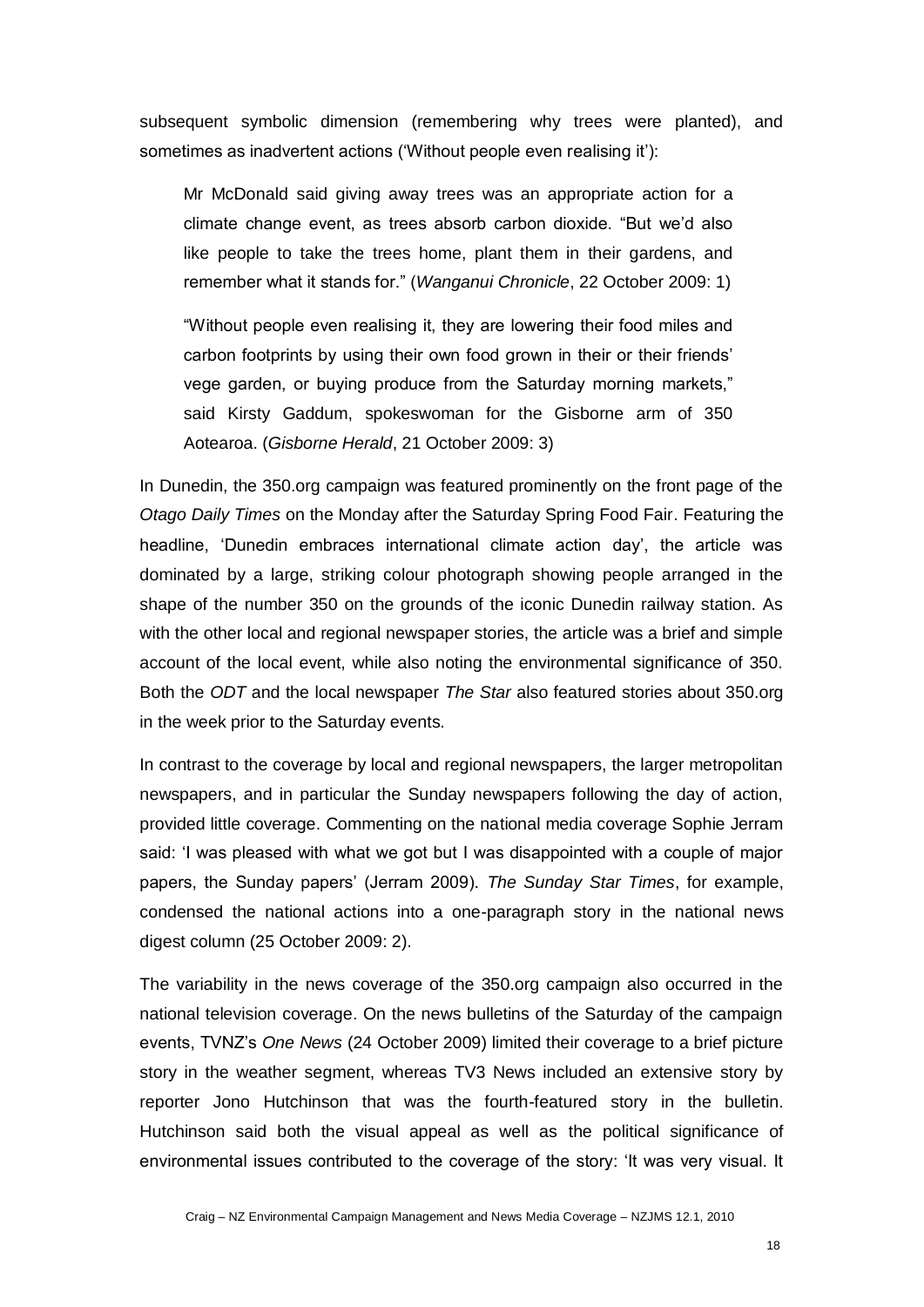suited the medium quite well and with Copenhagen coming up environmental issues were very much at the fore of our news coverage. … As a national broadcaster those kinds of political issues are very much on our radar' (Hutchinson 2009).

The narrative structure of the *3 News* story included an initial explanation of the significance of 350 with an explicit acknowledgement of the objectives of the environmental groups: ‗The organisers of today's events want this number to stick in your mind' (*3 News*, 24 October 2009). The national scope of the actions was then covered with footage of various events before a linkage was made with the politics of global climate change, with Hutchinson reporting that he had called John Key's press secretary to ask about the Prime Minister's attendance at Copenhagen and the government's targets for reducing greenhouse gas emissions. In this sense, the desire expressed in the local newspaper stories to 'send a message' to government leaders was realised by the national television reportage. In turn, the story ended with Hutchinson making explicit the conflict between the government and the 350 protesters commenting that 'those involved in campaigns like this one here today say [government greenhouse gas emission targets] … are not nearly enough to get us down to that magic number of 350' (*3 News*, 24 October 2009).

The TV3 news story adopted a national (and international) focus on the 350.org campaign and reported it as a political, 'hard' news story, but television coverage also replicated the local and 'soft' news reportage that occurred in the local and regional newspapers. Maori TV's programme *Te Kaea* provided a short news story about the 350.org campaign, using pictures from the 350.org gathering at Mt Eden (26 November 2009), and it also ran a longer story about a Northland primary school's education day about global warming (24 November 2009). In the latter story, the pictures showed children engaging in activities on the education day and the framing of the story emphasised the Maori stewardship of the land, as well as the educative and generational significance of climate change. The channel 9 local television news programme in Dunedin featured the local 350.org events as its lead story in the bulletin of the evening prior to the Saturday events (23 October 2009). While the story outlined the forthcoming events and included extensive footage of the Otago farmers' market where the Spring Food Festival was held, the story was introduced through a foregrounding of the global scope of the International Day of Climate Action and the scientific explanation of the significance of 350.

Dunedin 350.org team member Susan Smirk had been expecting good local coverage of the day of action given 'it fits all the criteria for a good Dunedin news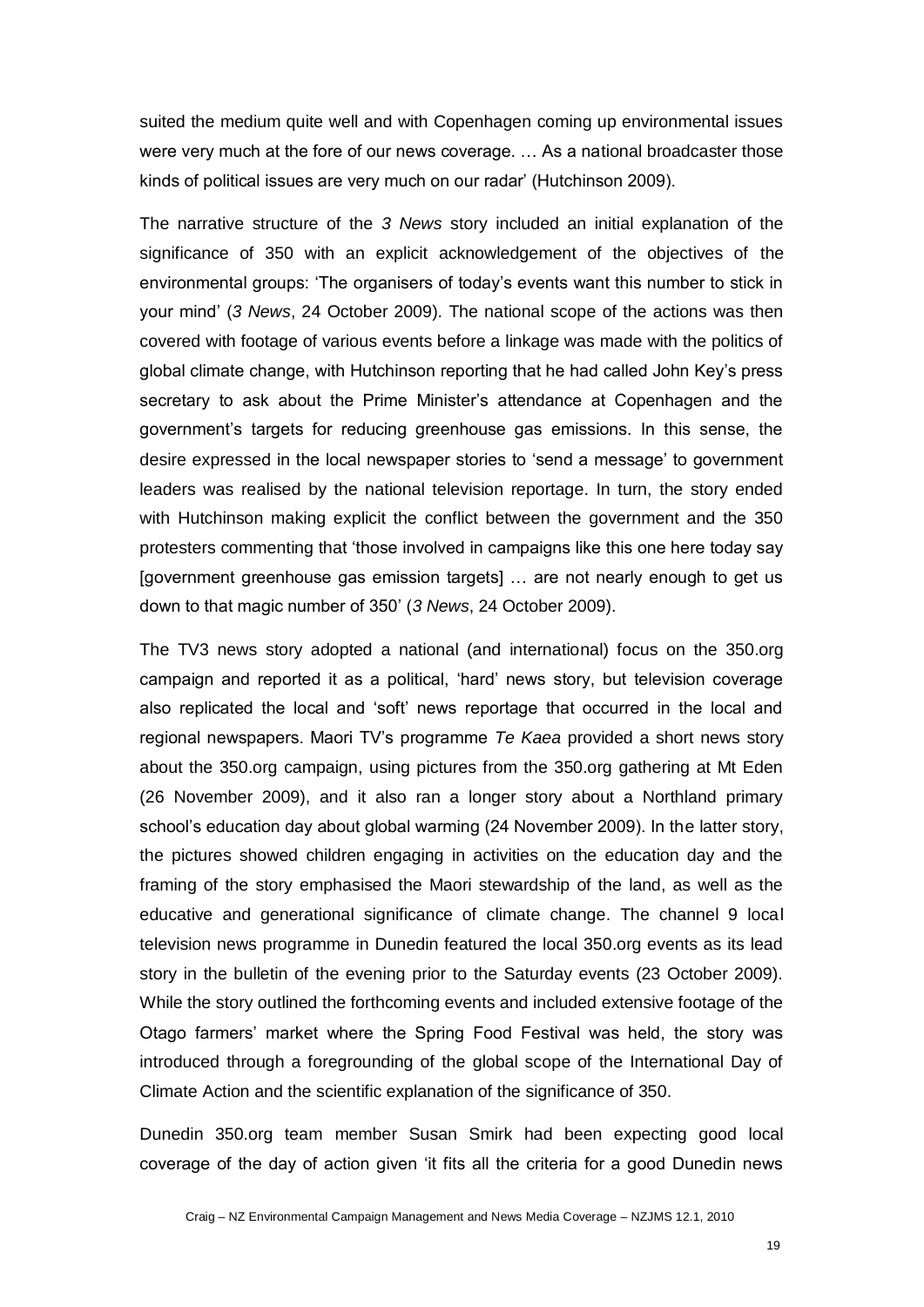story in terms of being community participatory, family focused and positive' (Smirk 2009a), and her hopes were realised in the local print and television coverage. Smirk commented:

With such a fragmented wide event it was difficult to get all the different parts covered. I think each outlet covered the main ideas and introduced or explained what the number meant and what the political message was behind it. I think mostly it was good coverage. (Smirk 2009b)

The Dunedin 350.org campaign was marked by vigorous enthusiasm, but Smirk admitted that their media management did have some failings. Closer to the event the campaign team distributed fewer fully developed press releases and more brief story ideas with contact details of specific event organisers. While this strategy realised a range of stories in the Otago Daily Times, it was not always successful:

[The story idea strategy] fell through slightly with The Star who were keen to follow something each week but the contact people didn't get back to them and being journalists if they don't get it first time they just let it go. That turned out to be not such a successful idea. (Smirk 2009b)

The campaign team's difficulties with media relations also surfaced during the Spring Food Fair. *Otago Daily Times* journalist Edith Schofield said she encountered difficulties talking to group leaders on the day of the Food Fair:

I tracked someone down and he had five minutes and then he had to run off and do something else. It would have been nice to get a few more quotes so I didn't have a lot to work with. (Schofield 2009)

Alternatively, Jono Hutchinson from TV3 said he was impressed with the 350.org national organisation. He received several press releases, was well informed by the 350.org organisers who also dropped off video footage to the TV3 Wellington office:

They were certainly well organised. Obviously it was a global initiative and the 350 campaign had been running for a while so they had built quite a lot of background info and online resources. … I could see it was a huge coordination effort. (Hutchinson 2009)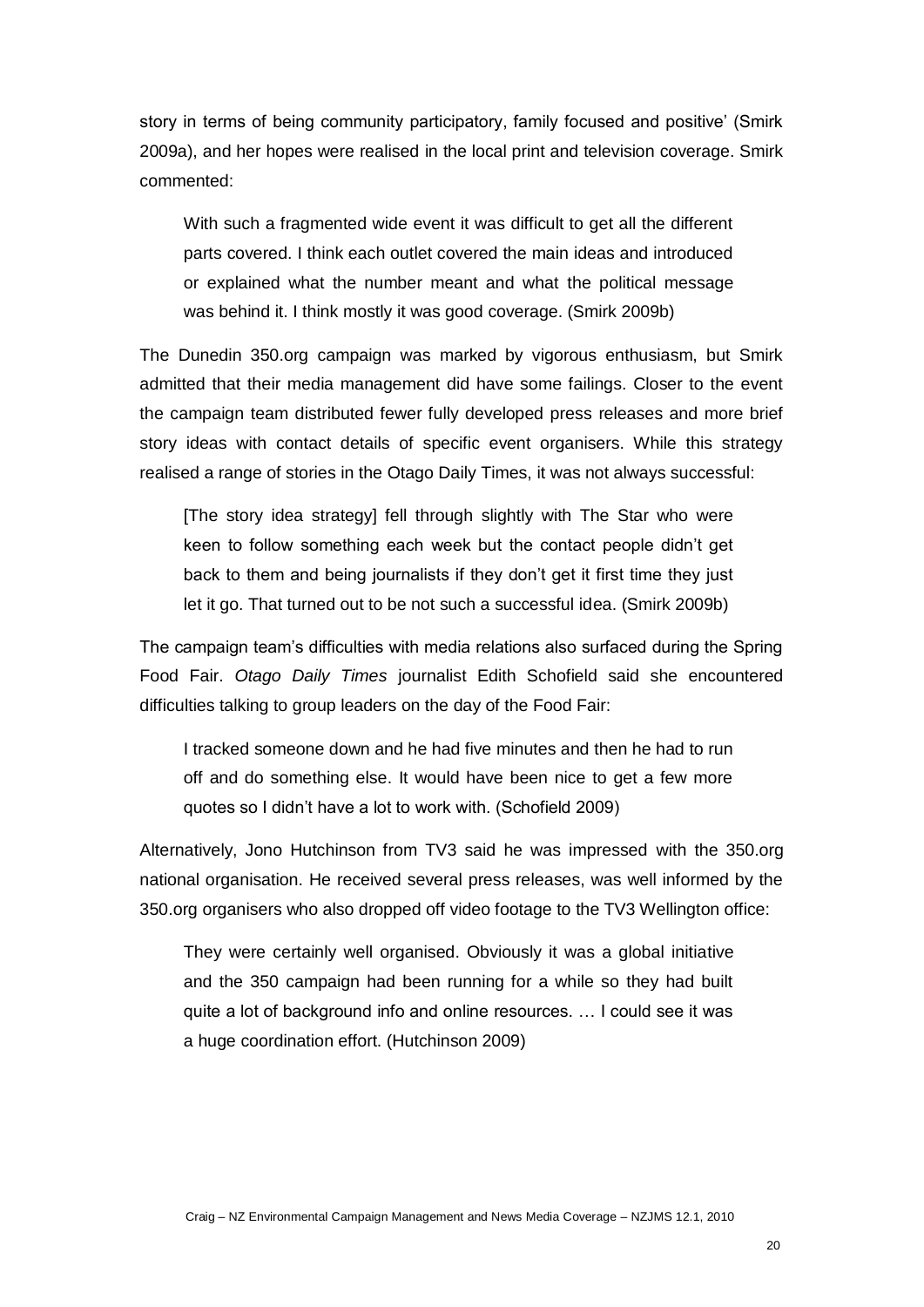#### **Wild Rivers**

The Wild Rivers events received comprehensive coverage in local and regional newspapers throughout the country but the campaign was largely ignored by the metropolitan daily newspapers and totally ignored by national television news. In this sense the structure of the campaign's news coverage was similar to 350.org where the local organisational focus yielded strong local media coverage. The lack of news coverage at a national level may seem surprising, particularly given the number of events around the country, but the lack of imminent threats to the status of the rivers in some sense diminished the news value of the campaign. Marina Skinner from Forest & Bird said it was disappointing the campaign did not receive television coverage but acknowledged this was partly due to the community focus of the events:

They're recreational events. They are not hard hitting news stories and it's more likely to get coverage in the [local] area. (Skinner 2009b)

As noted, the campaign was primarily promoted as a fun, community day and the news stories were primarily framed in such a manner:

More than 200 people turned up to celebrate a day out on the Mohaka River on Saturday (*Hawkes Bay Today,* 30 November 2009: 3).

About 150 Wairarapa residents came together at the Waiohine and Atiwhakatu Rivers on Sunday to celebrate the region's wild rivers (*Wairarapa News*, 2 December 2009: 1).

This framing of the events often highlighted community participation in river-based activities and also community education about the rivers:

Upper Hutt College year 9 pupil Michael Bird learnt how to paddle in a deep pool in the Hutt River, and attempted to make his way up a small rapid, helped by expert kayaker Paul Schofield. "It's fun," Michael said. "I like the rapids best."

Eel feeding on the Pakuratahi River was popular with children, who loved stories from Kiwi Conservation Club officer Jenny Lynch about the epic journey eels make at the end of their lives to breed in the Pacific Ocean (*Upper Hutt Leader*, 2 December 2009: 20).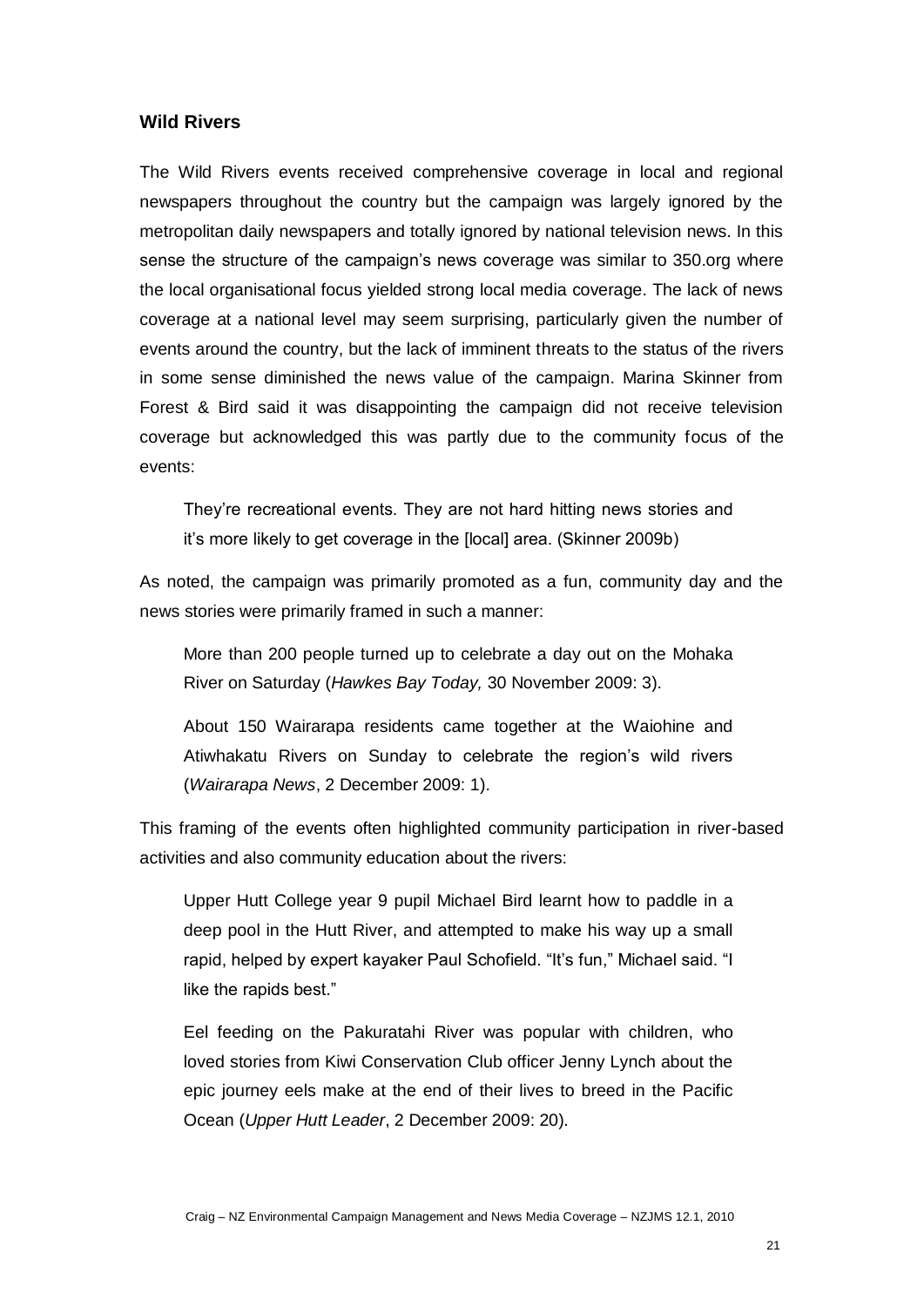The framing of the environmental campaign through the mobilisation of the news value of personalisation featured most strongly in an *Otago Daily Times* story that featured a photograph of a Whitewater NZ conservation spokesman with his baby daughter. The photograph caption, 'Glenn Murdoch wants to help protect wild rivers so they are still there while his daughter, Maia Kerr, grows up' (7 November 2009: 21), supported the story's lead paragraph:

"The real reason I do it now is for her," Whitewater NZ conservation spokesman Glenn Murdoch says, nodding down at his 3-month-old daughter Maia (7 November 2009: 21).

These types of ‗soft news' treatments of the Wild Rivers campaign did not, however, preclude articulation of the broader national environmental politics associated with the future of the wild rivers. Indeed, an explicit linkage was often established between the local celebration of the rivers and their perceived threats from development and hydro-electric dams:

A WILD rivers celebration day will be held on the Nevis River this weekend, as part of a nationwide campaign to draw attention to the plight of New Zealand's remaining wild rivers, many of which are threatened by hydro development (Lakes District & Central Otago News, 26 November 2009: 3).

The Kaituna River is a haven for native fish—and a playground for humans. And that's why Forest & Bird is opposing a proposed dam, which it says will spoil the area. (Bay of Plenty Times, 4 December 2009: 26)

The Wild Rivers news stories did not receive as prominent visual coverage as the 350.org campaign, despite the obvious pictorial possibilities in such scenic locations, although this may be explained by the practical difficulty of obtaining such photographs in remote locations. In contrast, the aerial 350 group photograph that occurred frequently in that campaign coverage was a more easily constructed photo opportunity.

## **Conclusion**

The study of the 350.org and Wild Rivers campaigns has demonstrated an accord between the environmental group promotion of their campaigns and the news media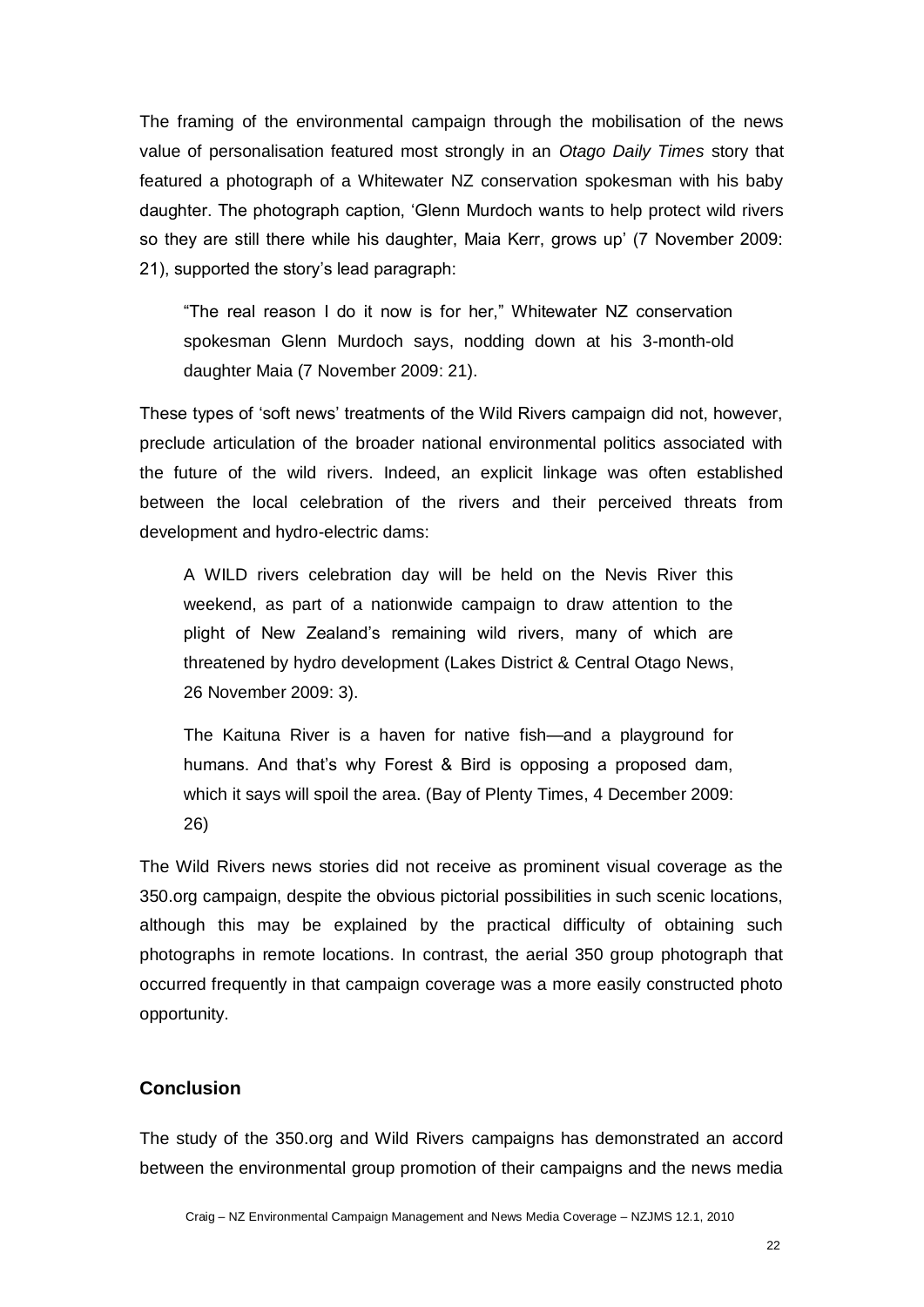framing and reportage. The organisational structure of the campaigns was similar with a national centre providing resources and broad media guidance to a wide range of local, amateur organisers who retained a high level of autonomy in the running of the campaign events. Supporting previous research (Craig 2007), the local environmental groups had relatively productive and harmonious relationships with the local journalists who provided coverage of the campaigns. This is not to deny that local campaigners were sometimes frustrated by lack of responses or lack of interest from individual journalists and news media outlets. Similarly, individual journalists sometimes expressed a belief that the media management of environmental groups could have been more professional.

The local organisational focus was reflected in relatively good local news media reportage while the level of metropolitan or national media coverage for both campaigns was comparatively limited. Campaigners sometimes expressed frustration with the cynicism of metropolitan and national journalists and editors who prioritised conflict and the presence of celebrities in their judgements about newsworthiness. The local news media coverage of the campaigns occurred primarily as print media reportage, supporting recent research about the geographical foci of environmental news by different types of media, with newspapers the preferred source for local environmental news (Lacy, Riffe and Varouhakis 2007; Riffe and Reimold 2008).

The 350.org campaign was marked by variability in the television news reportage at the national level, and responses from campaign organisers as well as journalists suggest that the responsiveness of individual journalists can be a factor in event reportage. Caution should be expressed about such a judgement: the 350.org campaign was a single campaign, and there was uniformity in the national television response to the Wild Rivers campaign, and uniformity also in the local newspaper reportage of both campaigns. Nonetheless, the analysis of both campaigns does suggest that claims about the standardisation of the news need to be balanced with an appreciation of personal relations with individual journalists as a factor in attracting news media attention, particularly at the level of local news media.

The generally harmonious and productive relationships between campaigners and journalists that were exhibited in both the 350.org and Wild Rivers campaigns was partly facilitated by the lack of direct political or community conflict in both campaigns. Much of the history of environmental reportage has focused on protest activities or the difficulties of translating scientific process and knowledge, including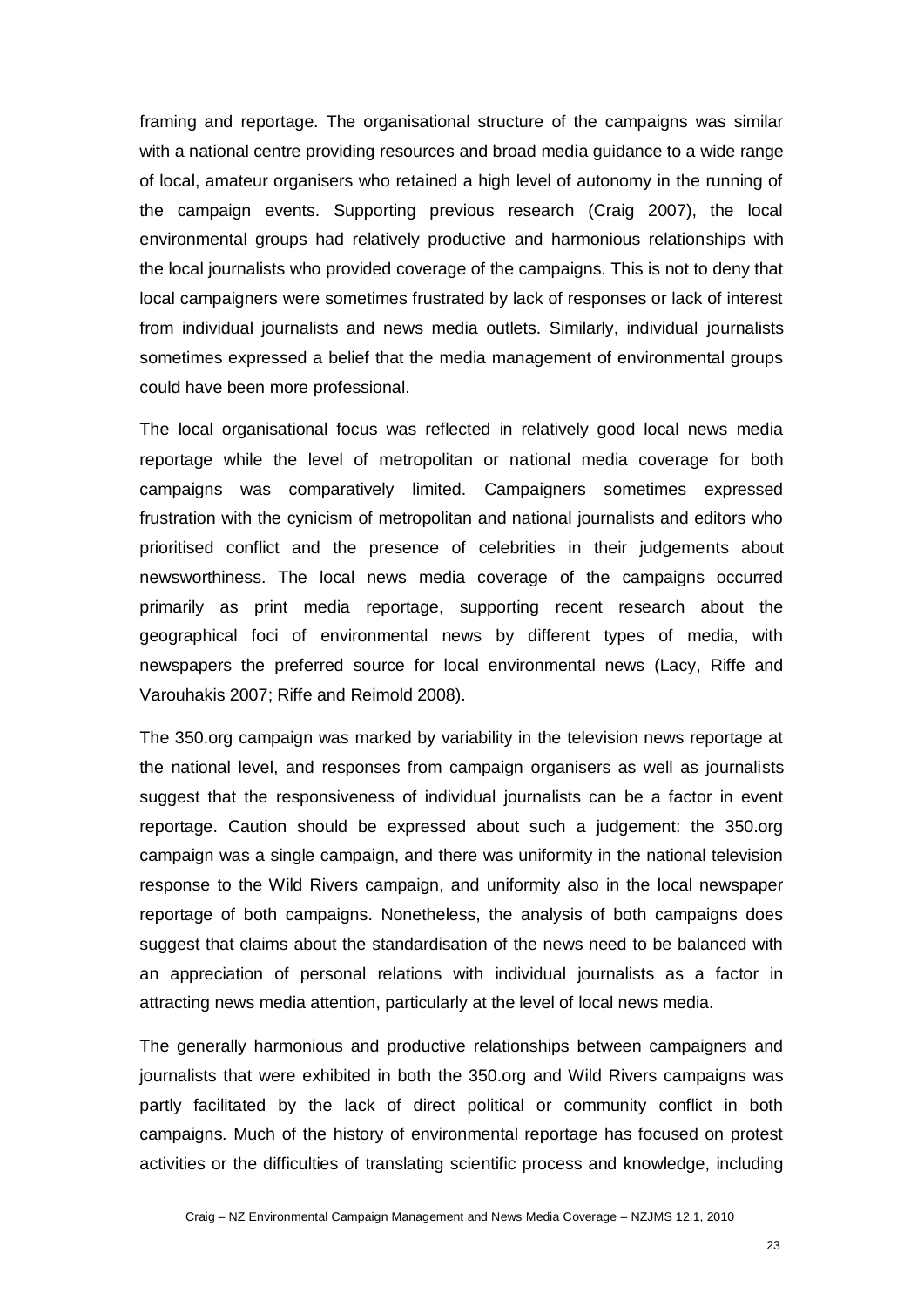assessments of risk, and these approaches have incorporated considerations of the role of primary definition and the hierarchy of sources (Anderson 1997; Allan, Adam and Carter 2000; Manning 2001; Smith 2000). The campaigns analysed here were organised primarily as community mobilisation and education events and, as such, the environment was presented not so much as a site of political struggle but more as a site of celebration, fun and community formation, as well as environmental group coalition formation. Of course, both campaigns do fundamentally arise out of political conflict and struggle—global climate change and the Copenhagen talks, as well as the potential threats of hydro development—but both campaigns did not encounter direct political opposition. As such, both campaigns, seeking to mobilise public participation and opinion, might be viewed as early stages in a narrative of campaigns that would ultimately engage in conflict: protesting more directly against weaker climate change legislation or the damning of a river by an electricity company. In this sense, it might be appropriate to note the differing roles of environmental groups with regard to their role in relation to media coverage across different stages of an environmental campaign (Hansen 1991: 451). More specifically, this study has demonstrated the significance of what I believe is an emerging trend of framing the environment through the perspective of local community lifestyles and, as such, there is a need to give greater scrutiny towards the journalistic presentation of the environment through 'soft' news stories.

In both campaigns the presentation of the environment as sites where the community can gather and celebrate was an important framing of the environment. This framing is initially prompted by a primary objective of engendering public participation, underlining the importance of embodiment in environmentalism (Carolan 2009). News media coverage was an important but secondary objective in both these campaigns, and in this sense it partly explains the difficulty the campaigns sometimes had in attracting journalistic interest. Importantly, however, when media coverage did occur, the positive media presentation of the environment as a site of celebration, fun and community formation provided a strong and attractive image that was beneficial to both campaigns.

*Dr Geoffrey Craig is Associate Professor of Communication at the University of Canberra, Australia. He has published several articles on New Zealand environmental communication. He is also the author of* The Media, Politics and Public Life *(Allen & Unwin 2004), co-author of* Slow Living *(Berg 2006) and co-editor*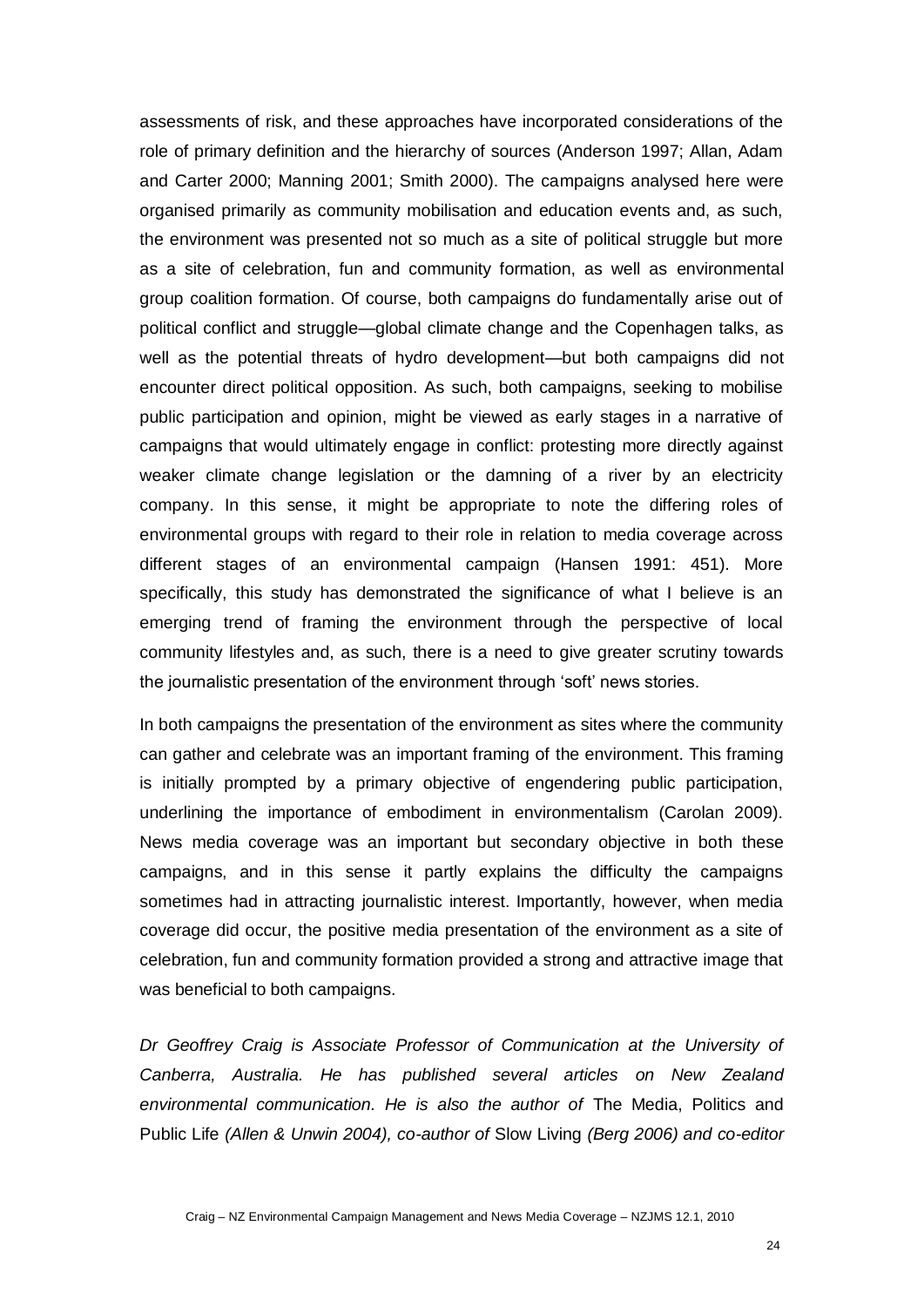*of* Informing Voters? Politics, Media and the New Zealand Election 2008 *(Pearson 2009).*

# **Acknowledgements**

The author wishes to thank the staff at Forest & Bird, 350.org Aotearoa, and the interviewed journalists for their assistance. The author also thanks the Wild Rivers events organisers for their responses to the questionnaire.

# **References**

Anderson A (1997) *Media, Culture and the Environment* Rutgers University Press New Brunswick.

Allan S, Adam B, and Carter C (eds) (2000) *Environmental Risks and the Media* Routledge London.

Canny M (2009) Interview 27 October 2009.

Carolan M S (2009) "I Do Therefore There Is": Enlivening Socio-environmental Theory' *Environmental Politics* 18.1 1–17.

Cox R (2006) *Environmental Communication and the Public Sphere* Sage Thousand Oaks, CA.

Craig G (2004) *The Media, Politics and Public Life* Allen & Unwin Sydney.

Craig G (2007) ‗Aotearoa/New Zealand Environmental Groups and News Media Relations' *Australian Journal of Communication* 34.1 55–70.

Deetz S A, Tracy S J, and Simpson J L (2000) *Leading Organizations Through Transition* Sage Thousand Oaks, CA.

Doyle J (2008) ‗Climate Action and Environmental Activism: How are NGOs and Grassroots Movements Shaping the Politics of Climate Change?' Presentation to the International Communication Association conference Montreal.

Goffman E (1974) *Frame Analysis: An Essay on the Organization of Experience* Northeastern University Press Boston.

Hansen A (1991) 'The Media and the Social Construction of the Environment' *Media*, *Culture and Society* 13 443–458.